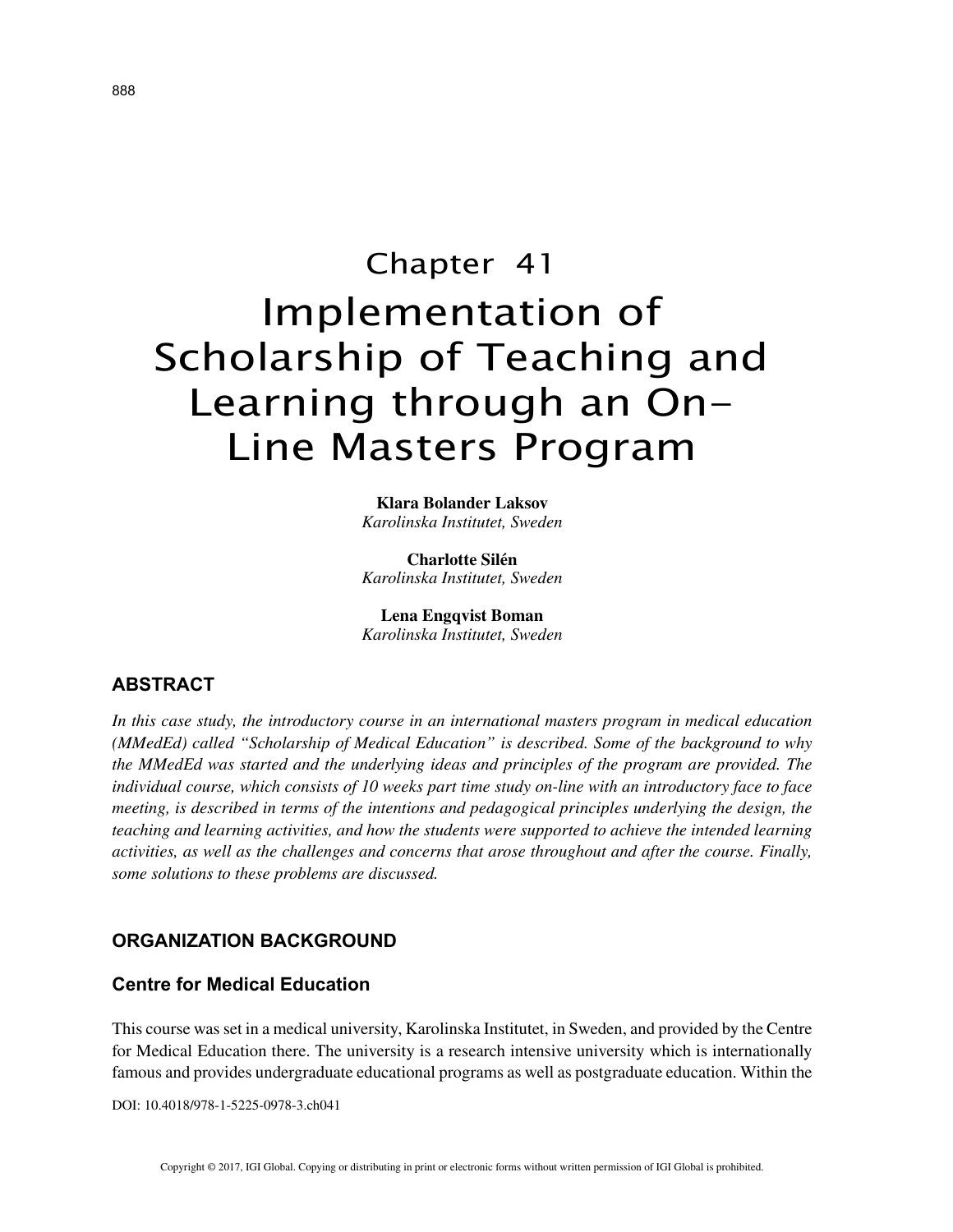University our centre is organized as a part of a department. Our centre has four main tasks. One task concerns the provision of teacher training courses for lecturers and PhD students involved in undergraduate teaching to create a scholarship of teaching and learning (see explanation in the next paragraph). The second task concerns the strategic work in relation to the university, where we are trying to apply our knowledge of Higher Education literature and research in the support of teachers, committees and boards in the strive to enhance the student learning experience. The third task regards researching the area of medical education in terms of student learning in different medical education contexts, professional development and the use of technology to support teaching and learning. The fourth area is handling issues of evaluation within the university context. The development of a Masters Program in Medical Education was intended as a way to provide an extended competency development for lecturers and health professions staff involved in the teaching and learning of students at different levels as well as patients to develop a scholarship of teaching and learning, which is described below, and to provide a basis for people who would like to engage in research of medical education.

A concept that has become central to the activities of our centre is the pursuit of Scholarship of Teaching and Learning. The concept, that was introduced by Boyer (1990), takes as its point of departure the on-going conflict between research and teaching that has become prevalent during the  $20<sup>th</sup>$ century at Higher Education institutions all over the world. Whilst research is an activity that receives resources, rewards and recognition, teaching stands at the opposite end, leaving little to strive for in the eyes of academics (D'Andrea & Gosling, 2005). However, the concept of scholarship was introduced to overbridge this diversification so that principles of good research could be applied to the teaching and learning context in a way to make teaching recognized and rewarded, and the allocation of resources aligned with good teaching.

Scholarship of Teaching and Learning has been debated and discussed in numerous articles in higher education journals (e.g. Studies in Higher Education, Journal of Higher Education, International Journal of Academic Development). Kreber (2005) has described four different ways of understanding what a pursuit of scholarship of teaching and learning means, out of which the interpretation made by Trigwell and Shale (Trigwell & Shale, 2004), is the one we have aligned our thinking to. In their article they suggest that scholarship can be viewed as knowledge, as practice and as learning outcomes both with students and teachers. At Our Centre these ideas have been developed into a model for how teachers and educational leaders can go about the scholarship of their own practice, as teachers and learners respectively. By investigating their own practice as teachers the aim of scholarship of teaching and learning is to create opportunities for student learning as well as learning for the individual teachers, their colleagues and the organization they work within, to enhance and develop teaching and learning practice (Trigwell  $\&$  Shale, 2004). The process of being scholarly about your own practice also aims to create collaboration between teachers as well as between teachers and students. The model, which describes the scholarship process, and which can be seen in Figure 1, constitutes six different activities which together are intended to aim for the enhancement of the student learning experience. The activities are not intended to be carried out in a linear way. Instead the practitioner (teacher or student) is encouraged to go back and forth between them. For instance, a teacher who is concerned about whether or not students actually understand the metabolism will look into her practice by *investigating* the design of learning activities, how well they work to promote student learning, *document* students' understandings, *explore existing knowledge* of e.g. how students understandings of the metabolism differ, by asking colleagues and perhaps search for articles in relevant journals, *develop* the teaching and learning activities and assessment so that they are aligned according to what was found, *make public and/or share* her work in